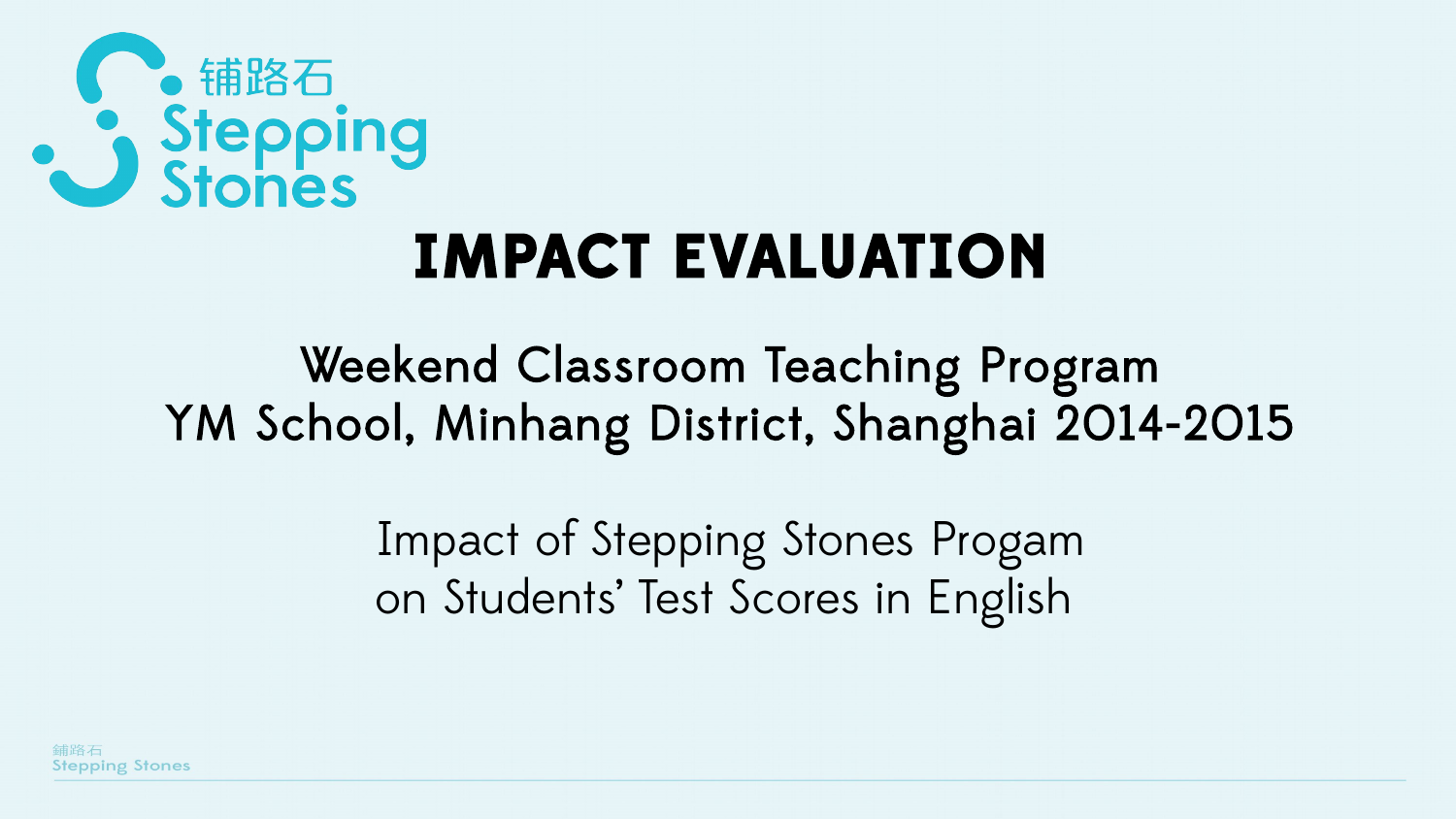# **Contents**

- Background
- Methods
- ➢ Results
	- ➢ Students' Test Scores in English
	- ➢ Students' Feedback
- Key Findings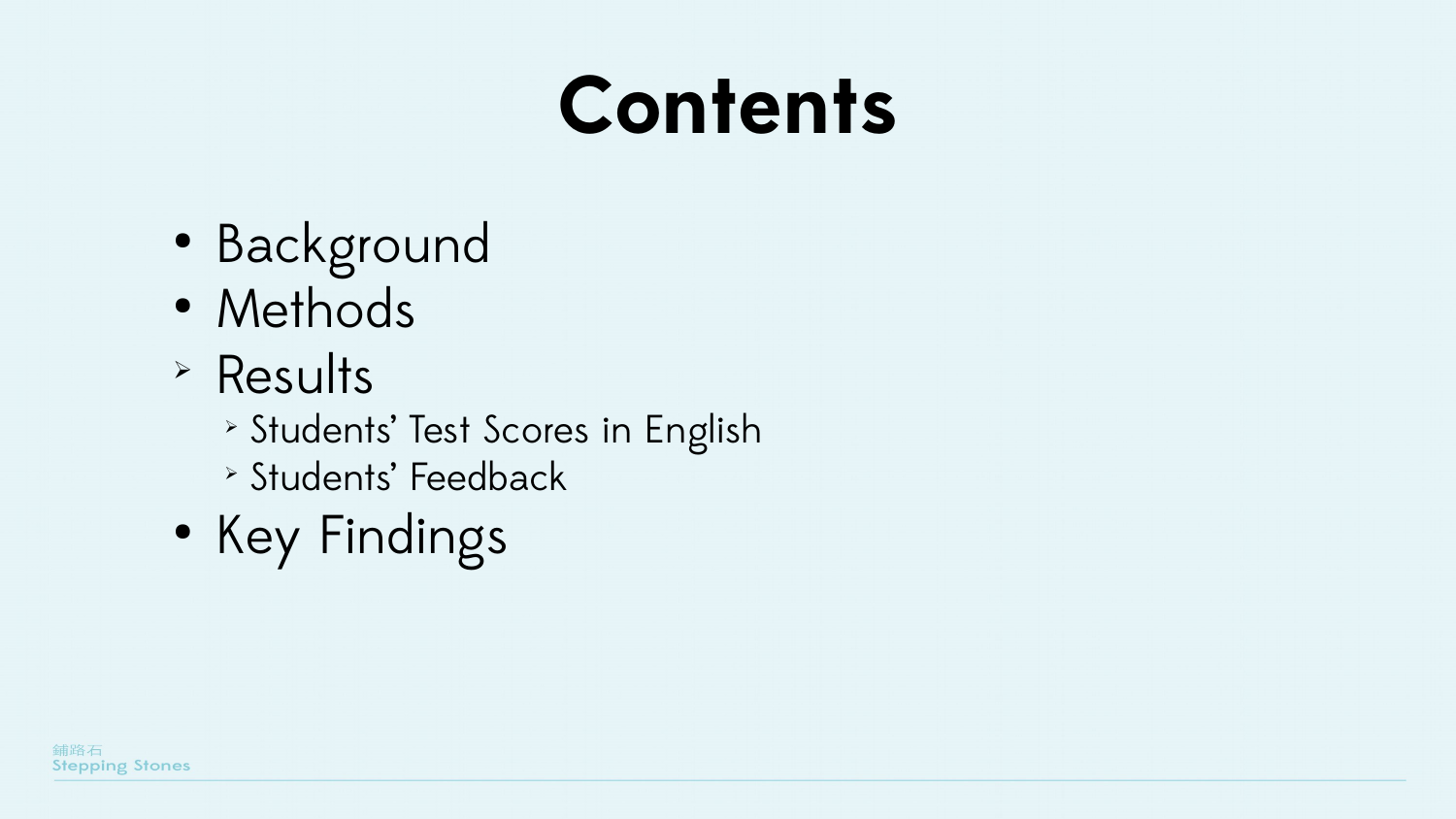# **Background**

In the Fall Semester of 2014, Stepping Stones launched a weekend classroom teaching Program at YM school for Grade 3-5 students. the program consisted of 8-12 volunteers providing free English lessons to migrant children weekly.

Out of the 1300 students attending YM school, 90 children joined the program in 2014 (Fall) and 67 in 2015 (Spring). In total, Stepping Stones' volunteers taught around 21 lessons each week, amounting to a total of 126 lessons throughout the school year 2014-2015.

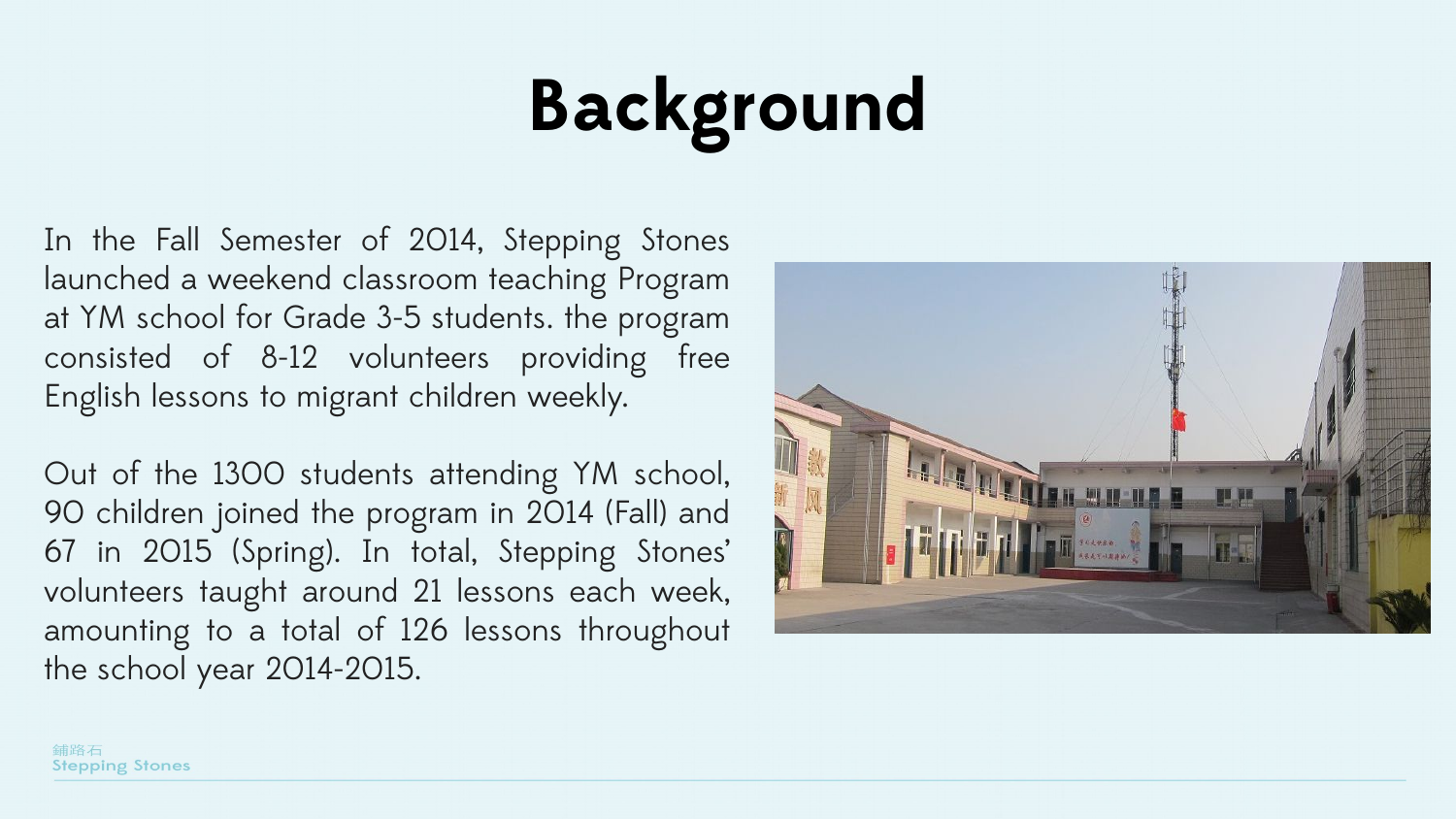### **Methods**

#### (1) Test scores comparison: control group vs experimental group

#### (2) Students' Feedback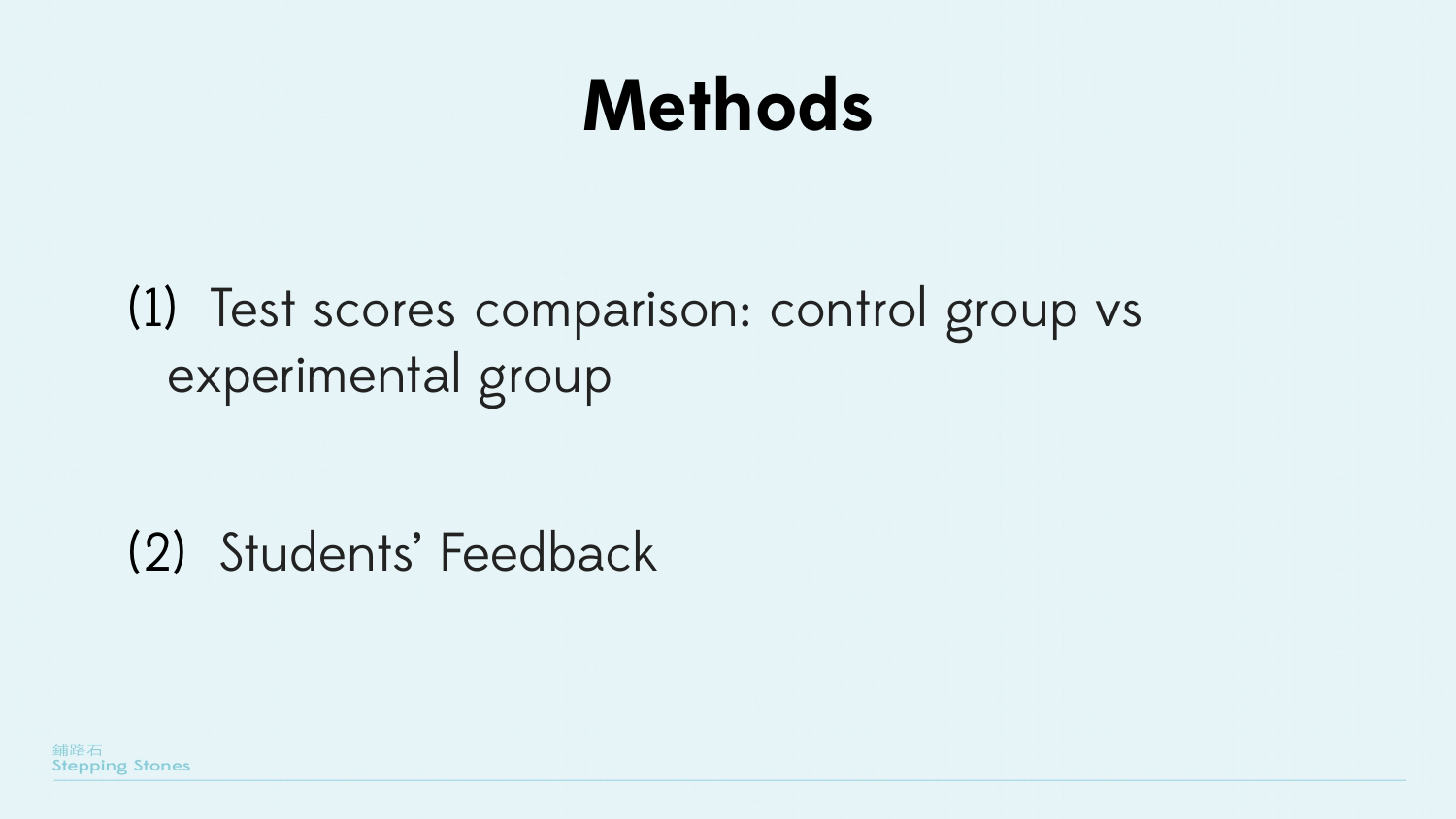#### **(1) Test Scores Comparison:**  Control Group vs Experimental Group

In order to prove YM program's impact on the students' progress in English, Stepping Stones has compared the English test score averages of the students who were enrolled in the program (experimental group) in 2014-2015, with the English test score averages of their classmates (control group).

The data that have been used for this comparison consist of the results of all YM school's English exams taken by Grades 4-5 students during the academic year 2014-2015 (*i.e.*, five exams per semester).

|                | <b>Experiment</b><br>al Group | <b>Control</b><br><b>Group</b> | <b>Total</b> |
|----------------|-------------------------------|--------------------------------|--------------|
| <b>Grade 4</b> | 25                            | 217                            | 242          |
|                | students                      | students                       | students     |
| <b>Grade 5</b> | <b>16</b>                     | 154                            | <b>170</b>   |
|                | students                      | students                       | students     |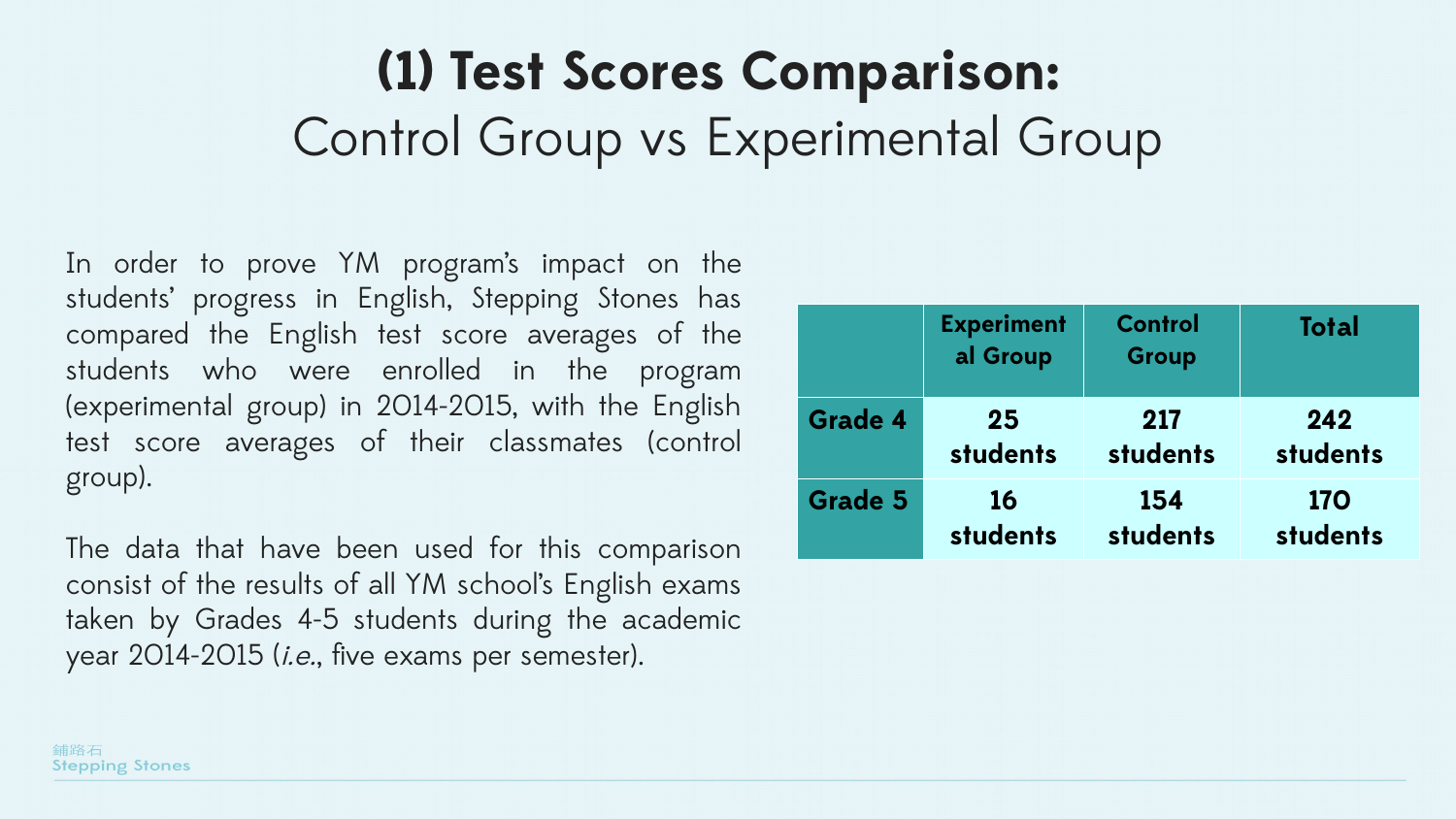#### (2) Students Feedback

Interviews with two students were also conducted with the purpose of obtaining personal feedback and insight from them regarding their experience in the program. Interviews, which lasted 30 minutes to 1 hour, were conducted at the end of the Spring 2015 semester by volunteers and staff who had not been involved with the program.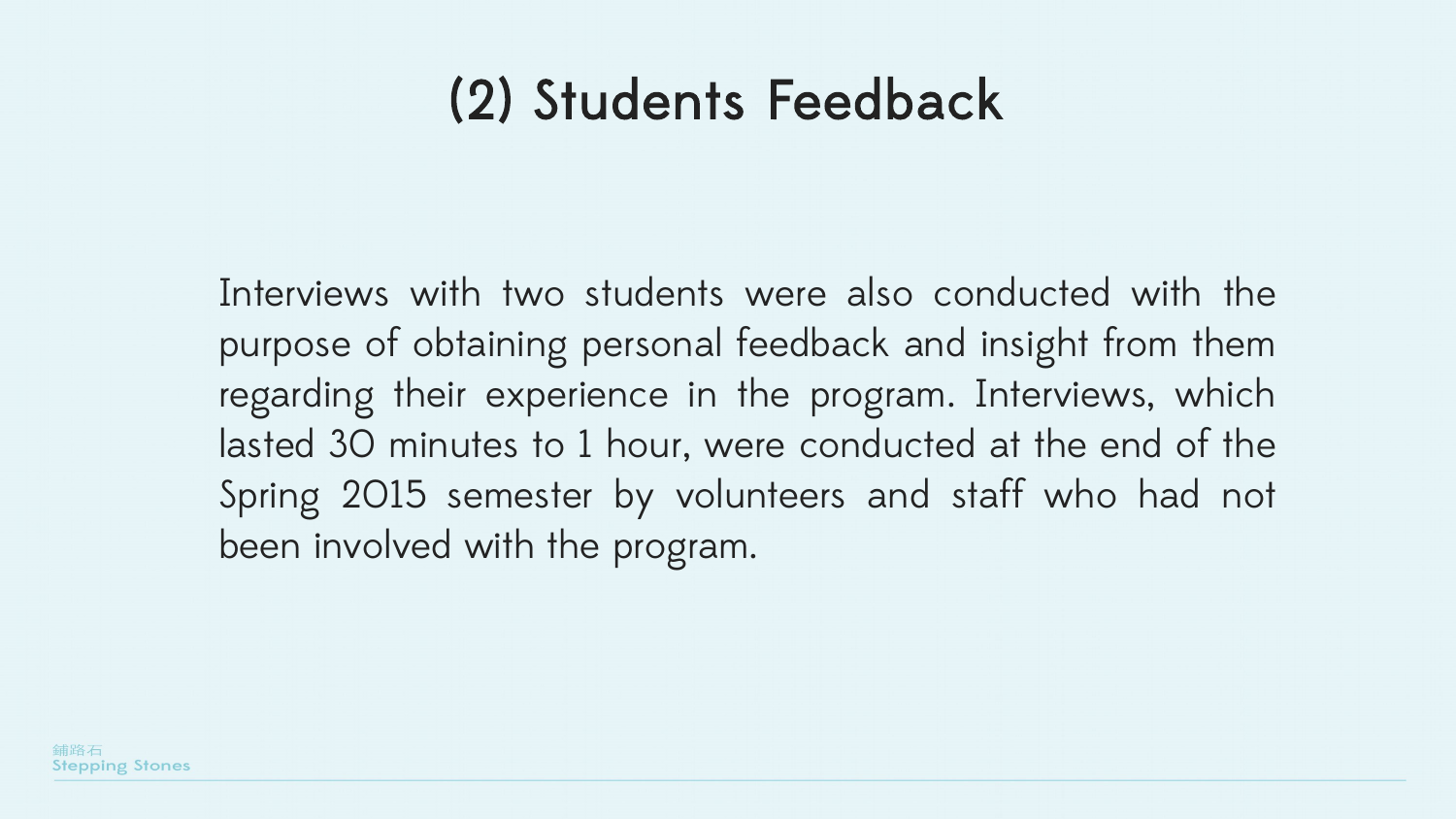

## **Results** Students' Test Scores in English

鋪路石 **Stepping Stones**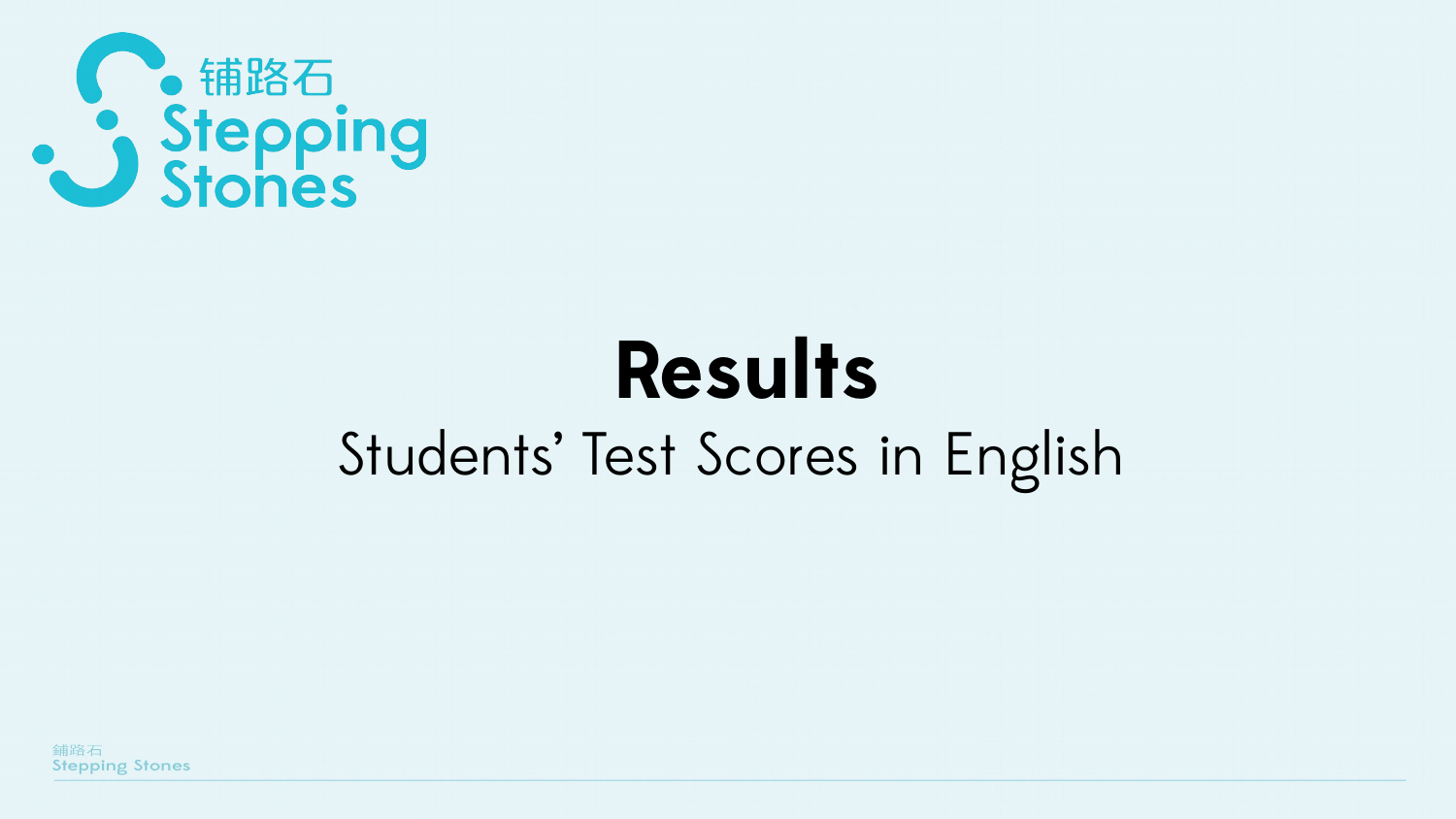#### **English Test Scores:**

Comparison between Control Group and Experimental Group

90







鋪路石 **Stepping Stones**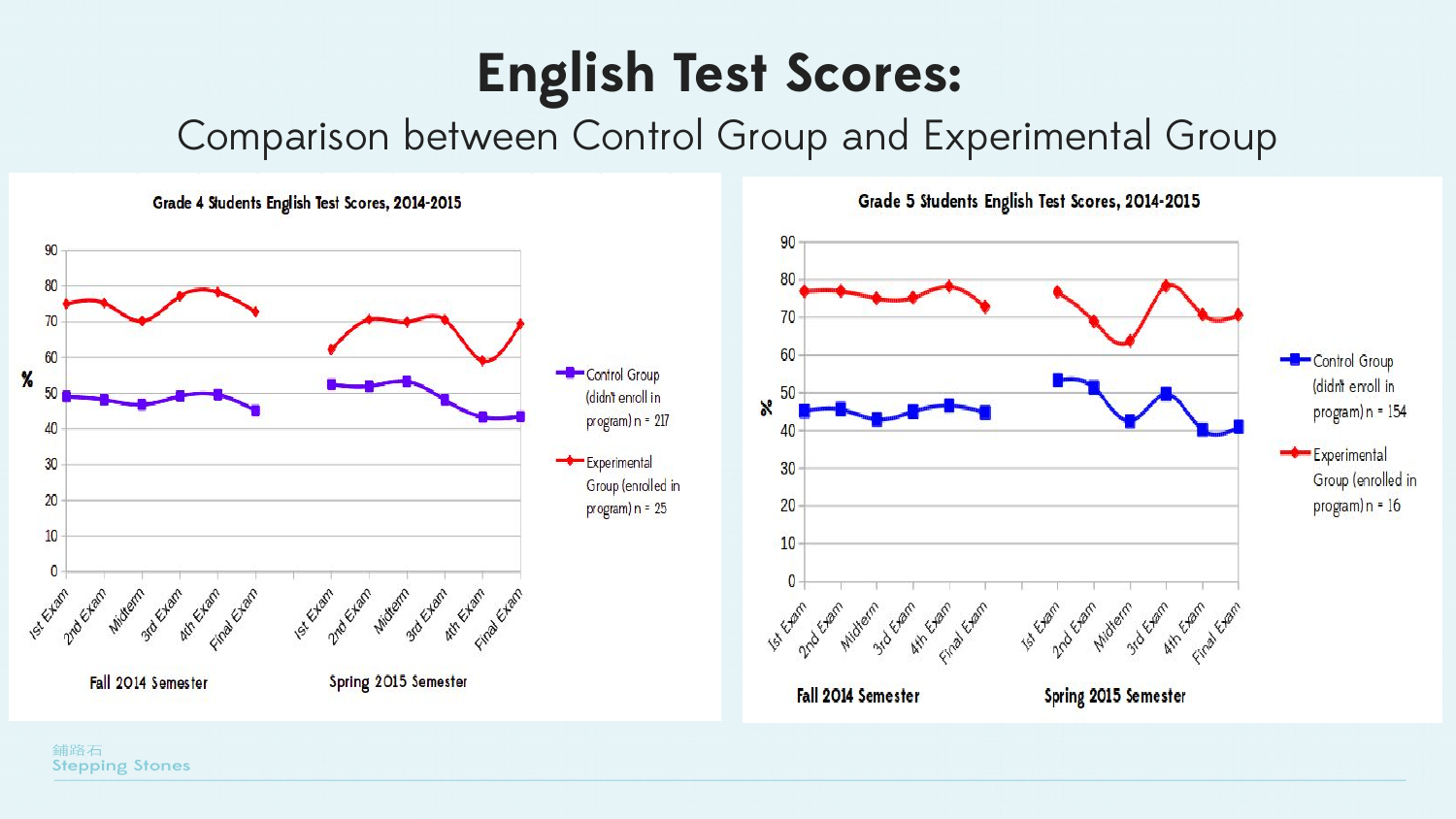

### **Results** Students Feedback

鋪路石 **Stepping Stones**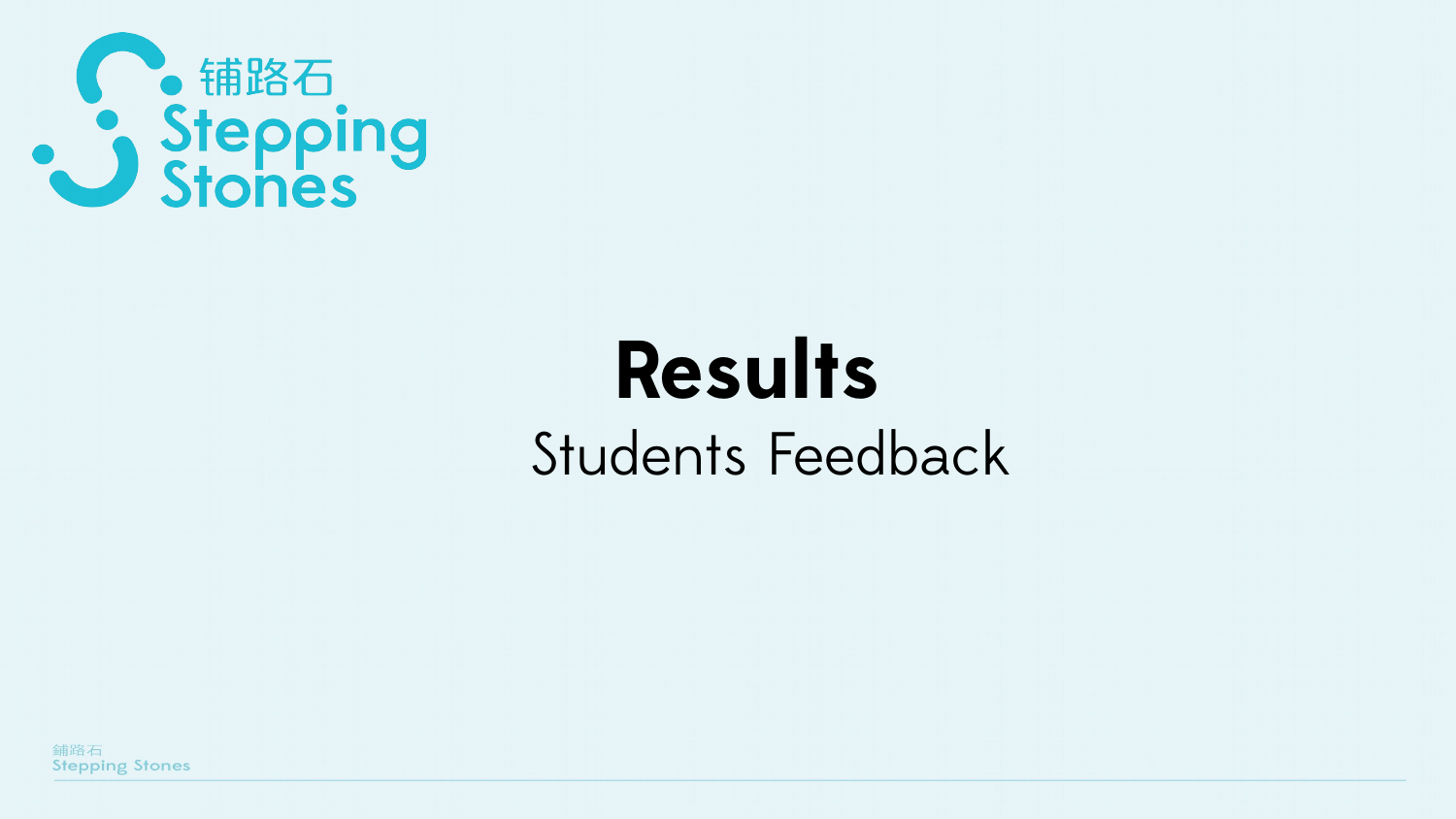#### **Students' Feedback**

 "I am nine years old and I have been studying English since kindergarten. [...] My parents are from Jiangsu, and they came to Shanghai when I was in kindergarten. They make stairs for a living. [...] I like all subjects in school and my dream is to become an astronaut. [...]

I like English because it brings me joy, although I am sometimes not happy with English class because of my poor grades. [...] I think it is important to study English since one of my dream is to travel abroad [...] Sometimes I practice English outside of school with my classmates and teachers. I also watch English movies, and programs, and listen to English songs. [...] At home, although my parents do not understand English, I teach whatever I have learned to my parents. [...] My parents believe that learning English is important. [...]

My first Saturday class was taught by Lily and Tom. The class was interesting and the teachers brought us food! I like the weekend classes very much. The part I like the most is that the teachers teach us some vocabularies that are not on the textbook, and I think these words are very useful. [...] I think that the teachers are very kind' (Shaoxia, Grade 4, June 2015). **Stepping Stones**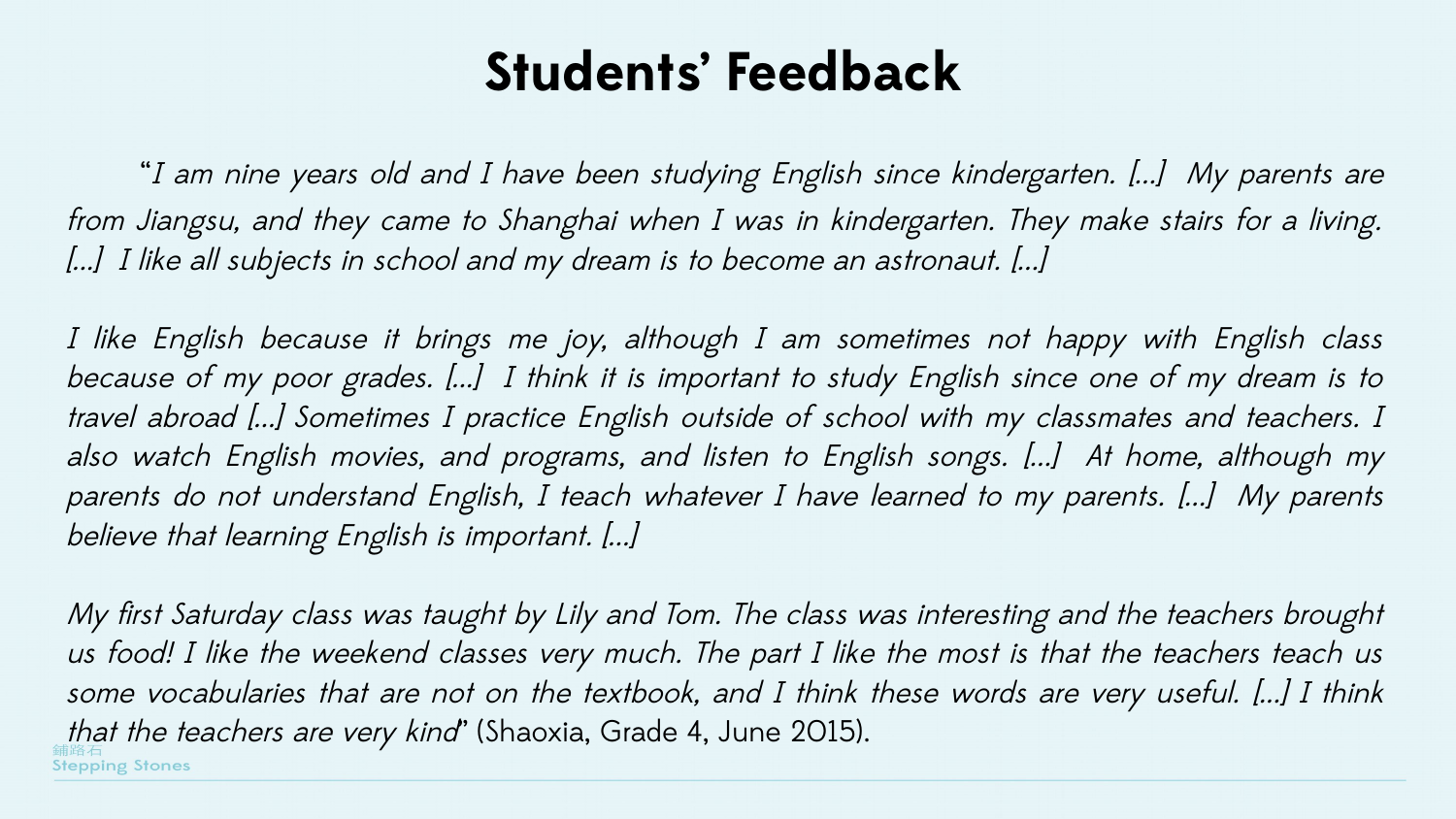#### **Students' Feedback**

 "I am eleven years old, and I have been studying English since kindergarten. [...] My parents are from Anhui, and they came to Shanghai since she was in kindergarten. [...] My father is a cook and my mother is a taxi driver. [...] I like all the subjects in school, and I want to be a scientist. [...] I like to learn English because it is like playing a game. However, I do not like to do introductions in English because my classmates always laugh at her. [...] I feel happy when I speak English, and I think learning English is important. One of my dream is to travel abroad. [...]

I practice English outside of the school with the English teachers during Saturday classes. I also watch English movies and listen to songs in English. [...] At home, I teach English to my mom who does not know how to speak English. My parents believe that learning English is important for my future. [...]

For me, volunteerism is "助人为乐,快乐自己". I remember that my first weekend class was taught by Lily and Tom, and they were really kind and pretty. The class was interesting, especially because the teachers introduce new vocabularies outside of the textbook, and I think the new words are very important" Liying, Grade 4, June 2015).

**Stepping Stones**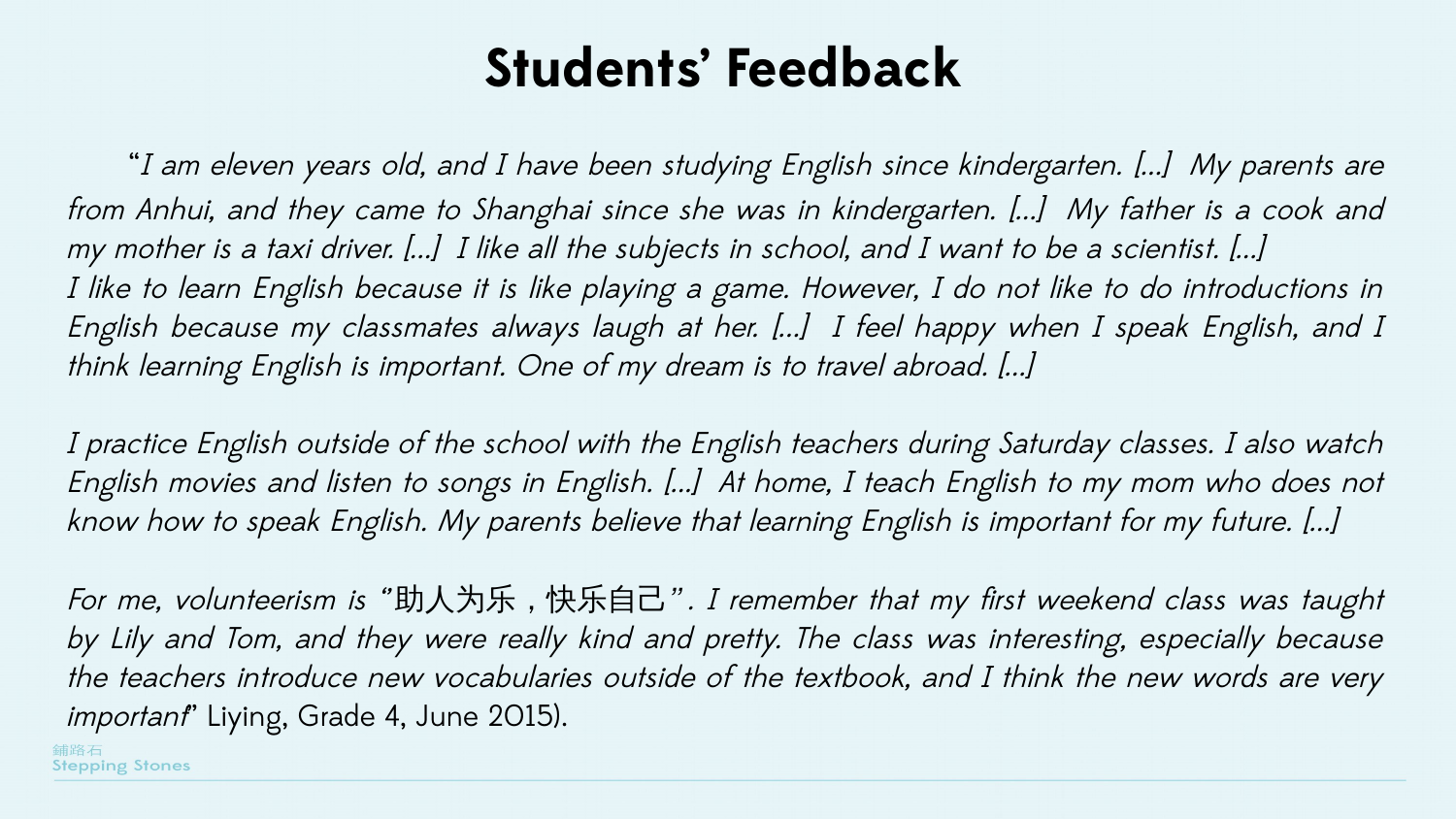# **Key Findings**

- Students enrolled in the YM program were and are still at the top of their class in English.
- While the progress in English was similar in both groups during the first semester (Fall 2014), the results clearly show that students enrolled in the program have made better progress in English than their classmates over the course of the second semester (Spring 2015), especially Grade 4 students.
	- During the Spring 2015 semester, Grade 4 Students who were enrolled in the program improved their test scores in English by an average of 7.2 percentage points (from 62.2% to 69.43%), compared to an average decrease of 9 percentage points (from 52.44% to 43.46% ) amongst those who didn't enroll in the program.
	- During the Fall 2014 semester, Grade 5 Students who were enrolled in the program have seen their test scores in English drop by an average of only 6.06 percentage point (from 76.69% to 70.63%) compared to their classmates who have seen their test scores in English drop by an average of 12.37 percentage points (from 53.34% to 40.97%)